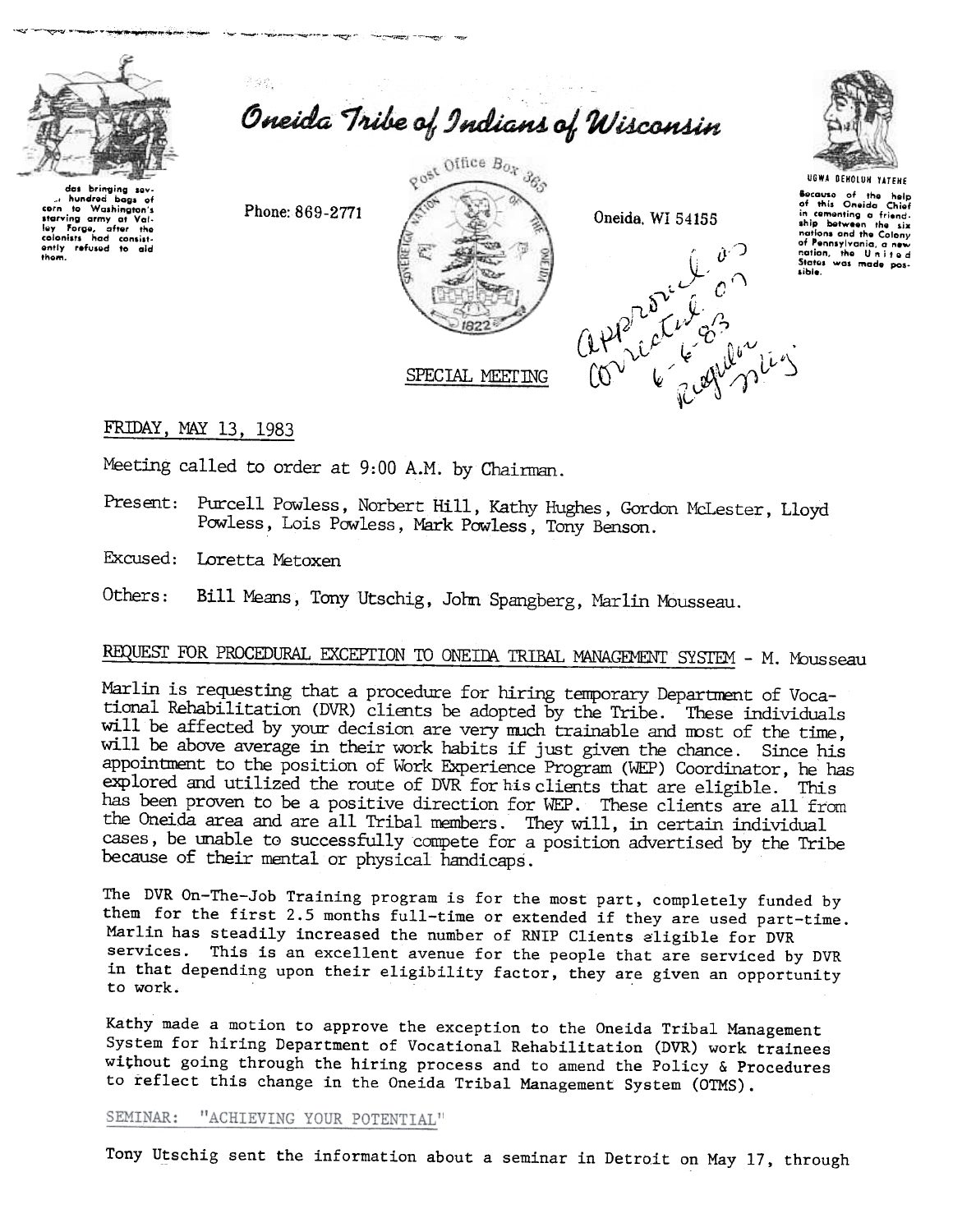Oneida Tribe of Indians of Wisconsin Special Meeting - May  $13, 1983$ Page 2

May 19, 1983 concerning "Achieving Your Potential", and thought that the Business Committee members might be interested.

## BINGO BUILDING PARKING LOT

Carl has informed us the bid package for the blacktopping of the parking lot at the Bingo Building is nearly complete. Carl would like to know if the Business Committee would like an "Indian Preference'! clause in this contract.

The blacktop contractors are all non-Indian. Carl has been told by Surplice that the number of laborers, employed on the project would be minimal. An Indian preference clause may not have any impact on the contract except to increase the cost.

Kathy made a motion to make an exception that we not require Indian preference for the blacktopping of the parking lot.

Mark amended the motion to state all laborers be Indian. Tony second and Gordon opposed. Motion carried.

# FINANCE & APPROPRIATION RECOMMENDATIONS (Memo of May 12, 1983)

Mark made a motion to approve the recommendation that the proposal for Bay  $1.$ Area Nursery at \$2,900.00 be accepted and to be paid from Bingo Capital Improvements. Kathy seconded. Motion carried.

# PRIVATE SEWAGE DISPOSAL SYSTEMS (Resolution  $#5-13-83-A$ ) - John Spangberg

Kathy made a motion to approve the Resolution #5-13-82-A that states, "that the Oneida Business Committee requests Indian Health Service to pursue all possible avenues to obtain sanitation facilities construction money for use in replacing failed, or failing, sewage disposal and water supply systems for existing homes. Gordon seconded. Motion carried.

PERSONNEL RECOMMENDATION - Bob Christjohn

Controller for Oneida Civic Center:

- \* 1. Thomas E. Glins
	- 2. Bernard Leiterman
	- 3. Kenneth Schmid

Tony made a motion to approve the Personnel Selection Committee's recommendation to approve Thomas E. Glinski as No. 1 choice for Tribal Controller. Lloyd seconded. Motion carried.

#### GRIEVANCE HEARING

LaPearl Antepenko was suspended for five (5) days starting April 11, 1983. The Personnel Selection Committee ruled that the suspension should stand. Norbert made a motion to direct Bob Christjohn to put the information in a format, stating that this is a recommendation from the Personnel Selection Committee, listing the events that happened. Mark seconded. Motion carried.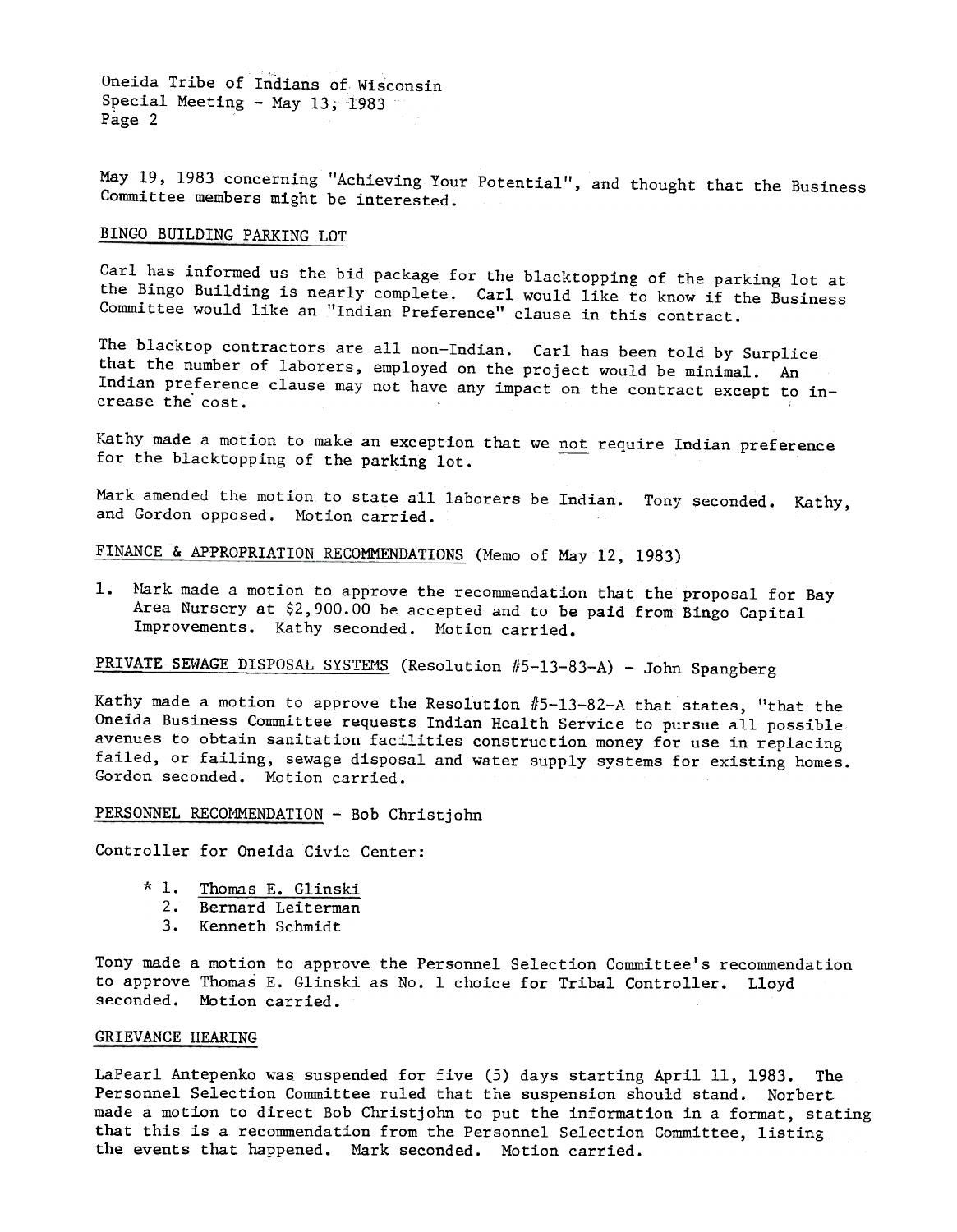Oneida Tribe of Indians of Wisconsin Special Meeting - May  $13'$ , 1983 Page 3

#### MADISON UPDATE - Norbert Hill

Norbert had been in Madison this past week and met with the legislators. In one of his meetings he met Frank Barber, a lobbyist. Norbert asked him if he would be interested in giving the Oneida Tribe some input on the organization for a lobbying operation within the Tribe and that we should invite Frank to the meeting that we are trying to set up here in Oneida.

## GENERAL TRIBAL COUNCIL MEETING FOR JULY-

Kathy made a motion to schedule the General Tribal Council Meeting on July 9, 1983 at 10:00 A.M. at the Irene Moore Activity Center. Norbert seconded. Mark opposed. Motion carried.

## HEALTH BOARD APPLICATIONS

Lloyd made a motion to approve the following people to the Health Board:

Robert Thomas Pat Lassila Dorothy Powless

Alberta Baird Joy Ninham

Kathy seconded. Motion carried.

DIRECTOR'S ATTENDANCE AT GENERAL TRIBAL COUNCIL MEETING ON JULY 9, 1983

Lloyd made a motion to require the Director's and/or representatives to attend the GTC meeting on July 9, 1983. Kathy seconded. Motion carried.

## ONEIDA WIS INDUSTRIAL DEVELOPMENT CORPORATION

Mark requested information as to how many persons had bought stock from the Oneida Industrial Development Corporation and what was the total amount paid out for the stock.

Tony made a motion to have Mark research the records concerning the Corporation and bring this information back for another meeting. Kathy seconded. Motion carried.

### NATIONAL INDIAN DAY - Ronnie Reagan

President Reagan declared May 13,1983 National Indian Day. We were unable to grant a holiday in support of this recognition because of the short notice. It was requested that we declare 'May 27, 1983 as a holiday in belated recognition of President Reagan's declaration. This will allow enough time for planning by all programs.

Kathy made a motion to approve. Lloyd seconded. Tony opposed, Mark and Lois abstained. Motion carried.